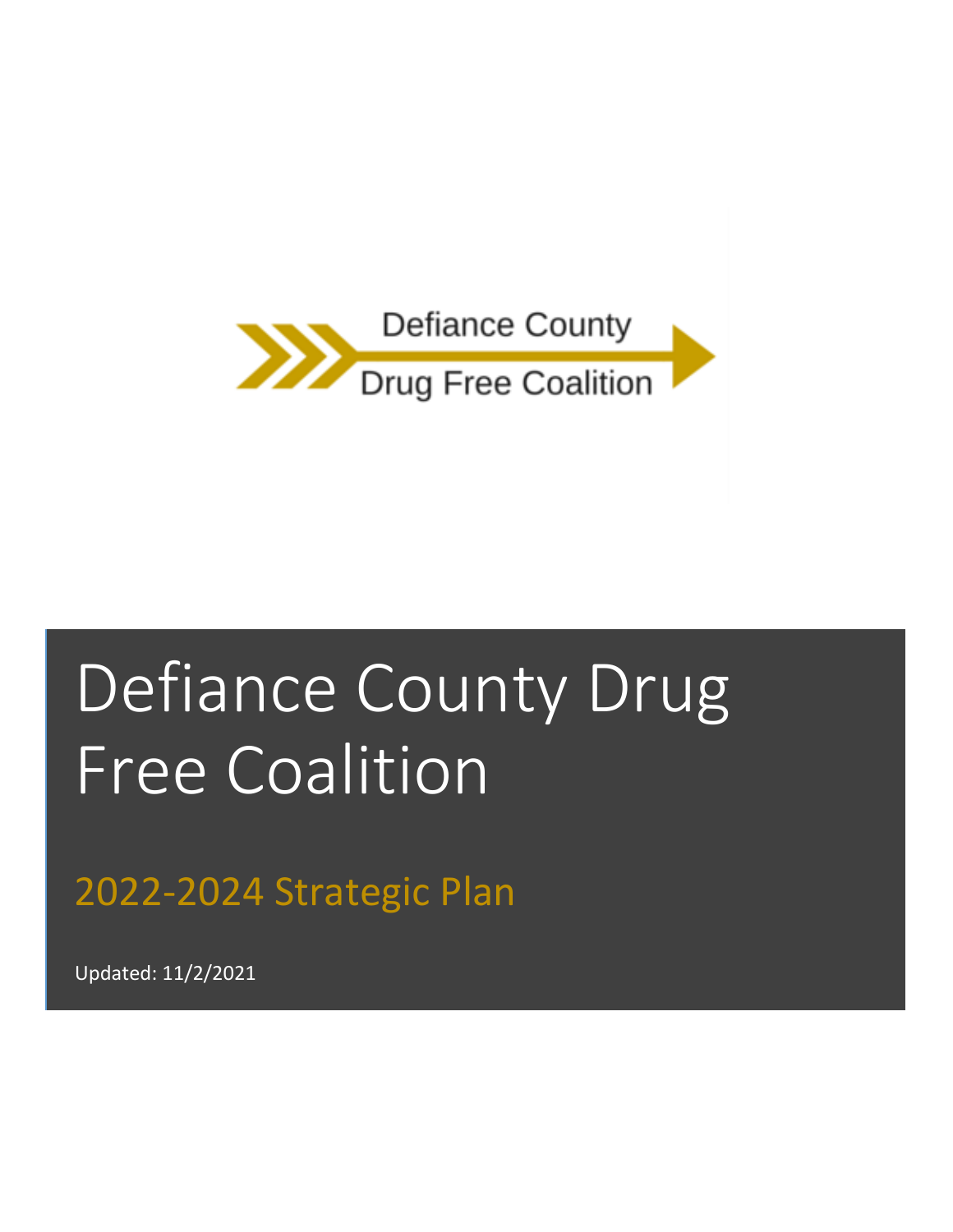### **Strategic Planning Process**

The strategic planning process was completed from May through November 2021. Defiance County Drug Free Coalition (DFC) used input from coalition members and community members to determine the strategic direction for the coalition. In addition, the following data sources were also referenced in order to create the Strategic Plan:

- 2021 Defiance County Health Needs Assessment (CHA)
- 2021 Defiance County Community Health Improvement Plan (CHIP)
- Defiance County substance and risk behavior related data
- Defiance County Drug Free Coalition's discussions during meetings

During the strategic planning sessions, the above information was analyzed to determine the key contextual and environmental factors that impact the work of the Defiance County Drug Free Coalition. The group utilized this information to determine the strengths, weaknesses, opportunities and threats for the coalition during the May and August meetings.

On November 2, 2021, a final strategic planning session was completed by Defiance County Drug Free Steering Committee. During this session the mission, strategic goals and objectives were reevaluated. The DFC was given an opportunity to provide feedback on the strategic plan via email.

#### **Mission:**

Defiance County promoting substance use awareness

#### **Guiding Principles:**

- 1. The coalition focus is education and awareness
- 2. The coalition take a community based approach
- 3. The coalition is consensus based

#### **Evaluation of Strategic Plan**

The Defiance County Drug Free Coalition will conduct quarterly evaluations of the progress made toward achieving the strategic goals and objectives explained in this strategic plan. Documentation and monitoring of progress will be completed by Defiance County General Health District and reviewed by the steering committee.

The results from each evaluation will be presented at the quarterly DFC meetings. Discussion and problem solving sessions will occur if progress is not being made. The DFC's strategic plan may be revised or updated to include any additional priority areas in an effort to continuously improve the coalitions work of promoting substance use awareness.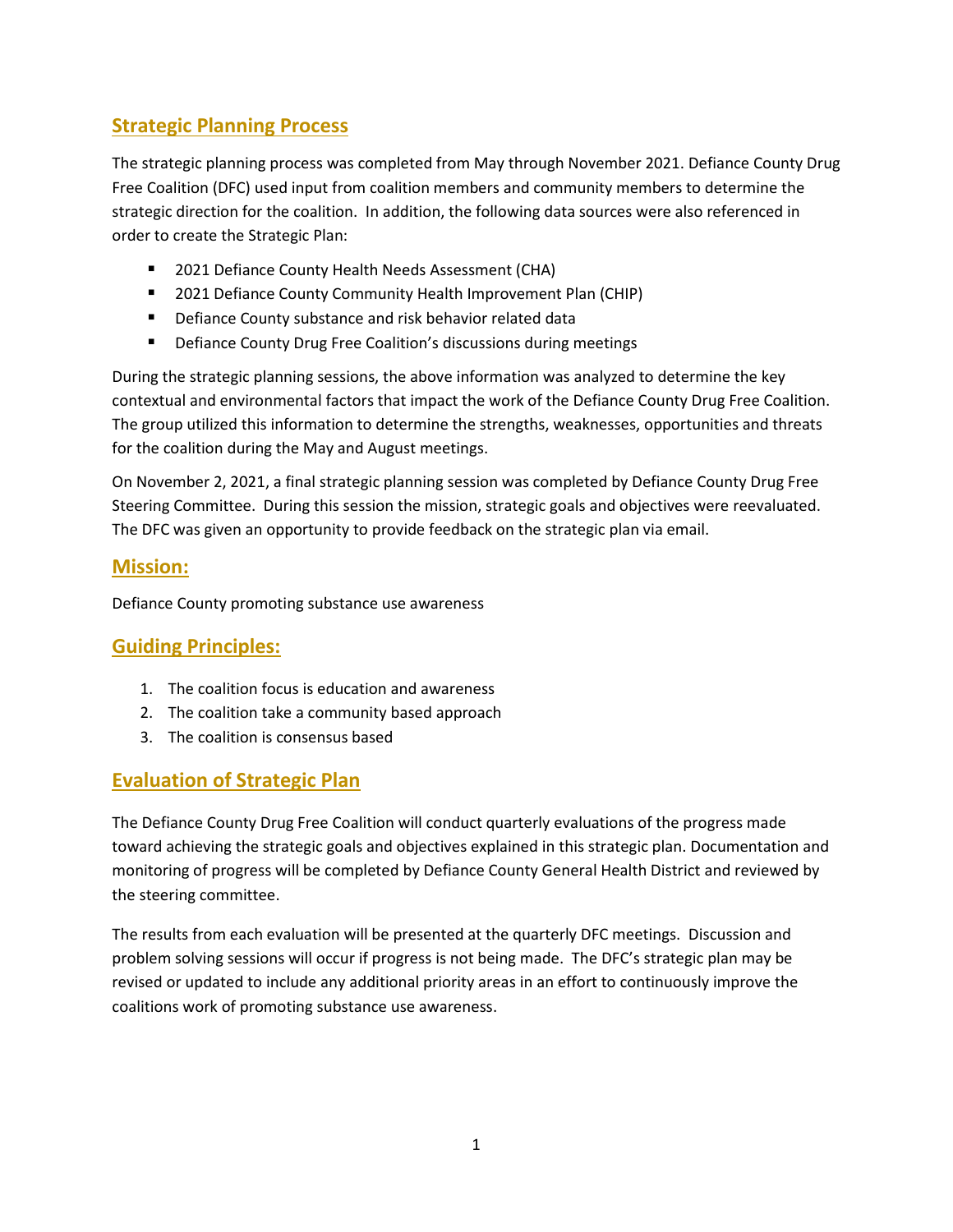## **Strategic Goal A: Increase awareness of risky behaviors and substance abuse through communication plans.**

| 1. | <b>ACTION STEPS</b><br>Create a list of risky<br>behaviors/substance<br>abuse topics the group<br>wants to target                              | <b>GROUP</b><br><b>MEMBERS</b> | Lead | <b>Schedule</b><br><b>Start</b><br>End |                                                                                                                       | <b>STATUS</b> |
|----|------------------------------------------------------------------------------------------------------------------------------------------------|--------------------------------|------|----------------------------------------|-----------------------------------------------------------------------------------------------------------------------|---------------|
|    |                                                                                                                                                |                                |      |                                        |                                                                                                                       |               |
|    |                                                                                                                                                |                                |      | 2.                                     | Create a calendar and<br>identify what topics DFC<br>wants to discuss and<br>bring awareness each<br>month or quarter |               |
| 3. | Share messages and<br>engage audiences on<br>social networking sites<br>such as Facebook and<br>Twitter                                        |                                |      | January<br>2022                        | December<br>2024                                                                                                      |               |
| 4. | Deliver messages<br>through different<br>websites and<br>stakeholders                                                                          |                                |      | January<br>2022                        | December<br>2024                                                                                                      |               |
| 5. | Pay to place adds on TV,<br>radio, billboards, online<br>platforms and/or print<br>media.                                                      |                                |      | January<br>2022                        | December<br>2024                                                                                                      |               |
| 6. | Promote and raise<br>awareness of the Ohio<br>Tobacco Quit Line.<br>Promote the available<br>cessation services and<br>programs in the county. |                                |      | January<br>2023                        | December<br>2024                                                                                                      |               |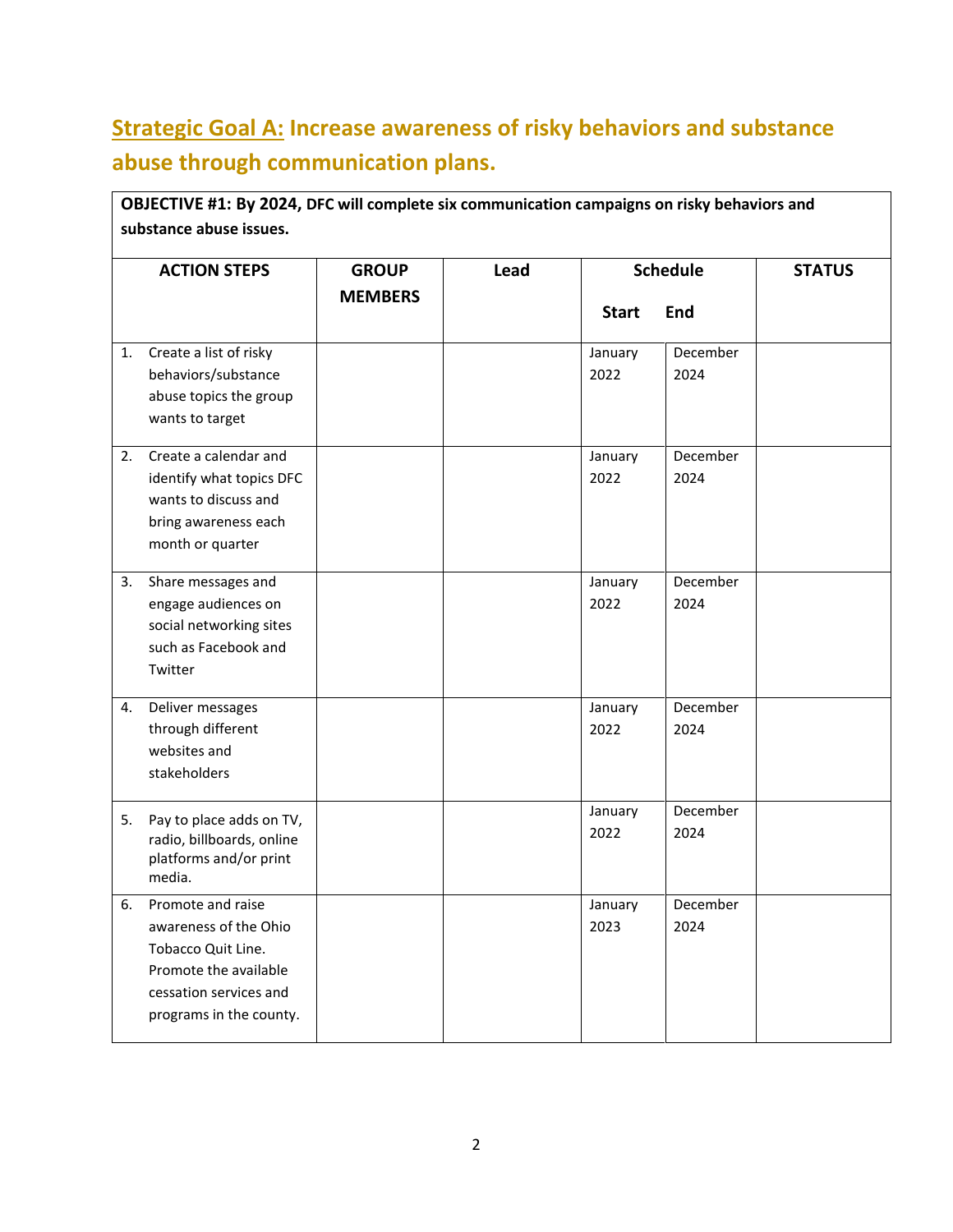**Strategic Goal B: Increase awareness of educational programs and/or workshops on different "hot topics," risky behaviors, and substance abuse to the public.**

| <b>ACTION STEPS</b>                         | <b>GROUP</b><br><b>MEMBERS</b> | Lead | <b>Schedule</b> |          | <b>STATUS</b> |
|---------------------------------------------|--------------------------------|------|-----------------|----------|---------------|
|                                             |                                |      | <b>Start</b>    | End      |               |
| Identify locations/events<br>$\mathbf{1}$ . |                                |      | January         | December |               |
| to promote awareness of                     |                                |      | 2022            | 2024     |               |
| risky behaviors/                            |                                |      |                 |          |               |
| substance abuse topics                      |                                |      |                 |          |               |
| ex) fair, lilac festival, etc               |                                |      |                 |          |               |
| 2.<br>Update the Hidden in                  |                                |      | January         | December |               |
| Plain Sight display                         |                                |      | 2022            | 2024     |               |
| Offer and hold Hidden in<br>3.              |                                |      | January         | December |               |
| Plain Sight at 2 events                     |                                |      | 2022            | 2024     |               |
| Offer information<br>4.                     |                                |      | January         | December |               |
| about referral                              |                                |      | 2022            | 2024     |               |
| programs/treatments                         |                                |      |                 |          |               |
| for risk                                    |                                |      |                 |          |               |
| behaviors/substance                         |                                |      |                 |          |               |
| abuse at each events                        |                                |      |                 |          |               |